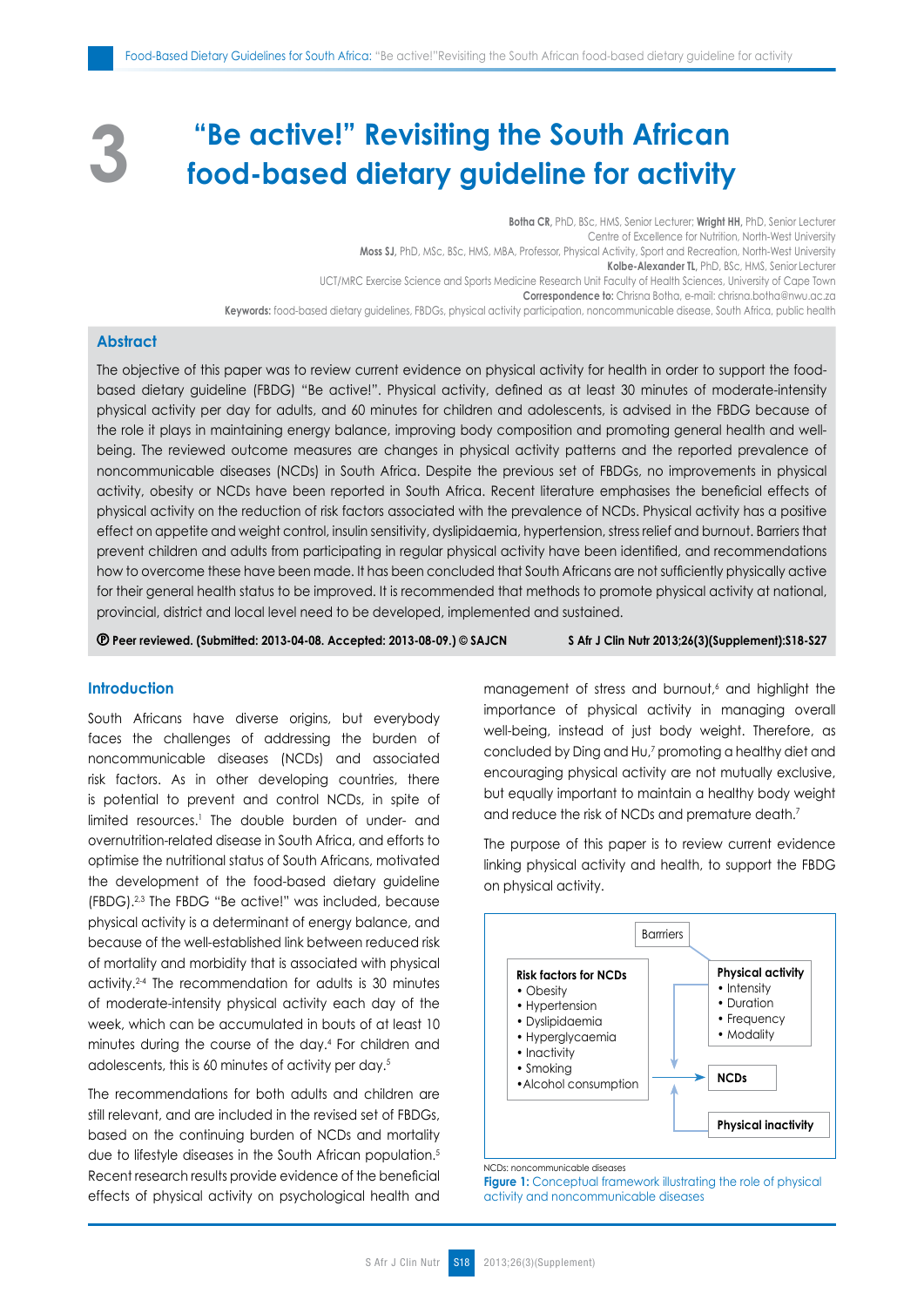The interrelationship of physical activity, risk factors and NCDs are presented in Figure 1.

## **Mortality and noncommunicable diseases in South Africa**

Great strides have been made in collating accurate data on the cause of death in South Africa.<sup>5</sup> The leading cause of death has been tuberculosis (12.6%) since 1997.5 Heart disease (4.4%), cerebrovascular disease (4.1%) and diabetes (3.3%) collectively account for 11.8% of deaths. Hypertensive diseases are ranked at number 10 (2.8%).<sup>5</sup> The burden of these diseases is projected to increase, which could result in an exponential increase in the burden of NCDs.8 There is also an increased prevalence of obesity in South Africa,<sup>9</sup> an established risk factor for NCDs.<sup>10</sup> South Africa, like several other developing countries, is experiencing a unique demographic moment in which to focus on the introduction of policies that will reduce the future impact of NCDs.<sup>11</sup>

Approximately one third of the South African population is between the ages of five and 19 years, of which 21% are between the ages of 10 and 19.11 Children and the youth account for a large proportion of our population, and their health and well-being will play an important role in shaping the health profile of the nation in the future.<sup>11</sup> Intestinal and infectious diseases were the leading cause of deaths in infants (22.4%) and children aged 1-4 years  $(27.3\%)$ , accounting for more than 20% of all deaths.<sup>8</sup> Malnutrition was the third leading cause of death for those aged 1-4 years, and the seventh leading cause for those under one year of age.8 This is a classic example of the double burden of persisting undernutrition in the midst of the ever-increasing epidemic of obesity and NCDs.

#### **Consequences of physical inactivity**

The increase in the prevalence of overweight and obesity is concurrent with increased levels of inactivity in South Africans. It is commonly reported that physical inactivity and poor diet are associated with a wide range of NCDs, including hypertension, type 2 diabetes mellitus, coronary artery disease, strokes, cancer and osteoporosis.12 NCDs can also be referred to as hypokinetic diseases or chronic diseases of lifestyle.13 These diseases arise because of a lack of physical activity, which ultimately results in an increased risk of developing cardiovascular disease. They are also linked to other health risk indicators, such as obesity, hypercholesterolaemia and hypertension.13 This, combined with other destructive habits, such as smoking, the overconsumption of alcohol and an excess intake of fatty foods and salt, increases the risk of developing NCDs.14 More recently, the relationship between insufficient sleep and the development of cancer has also been indicated.<sup>15</sup>

Participation in physical activity may also have therapeutic effects that provide protection against the development of NCDs, despite the presence of primary risk factors.<sup>16</sup> Stringer<sup>17</sup> noted that moderate aerobic physical activity can augment the immune system, indicating the importance of exercise for persons with HIV/AIDS.

Long-term physical inactivity decreases self-dependence because of the reduction in muscle power, reaction time and muscle strength, particularly in older adults (> 60 years old).16 Cardiovascular function will inevitably decrease as the effect of the specific adaptation to imposed demands principle is reversed.16

The increase in the prevalence of NCDs in South Africa emphasises the need to promote a healthy lifestyle through an increase in physical activity and healthy eating habits.18 However, although most people know that inactivity is a risk factor, they lack knowledge on the implementation, execution and management of physical activity to inspire them to maintain it in daily life.<sup>19</sup> This inability to change behaviour is evidenced by the large number (57%) of South Africans reportedly treated with chronic prescription medication for conditions that are treatable or managed through regular physical activity<sup>19</sup> combined with other lifestyle factors, such as healthy eating<sup>14</sup>, cessation of smoking<sup>14</sup>, regular sleep<sup>15</sup> and appropriate use of alcohol.<sup>14</sup> The cost of prescription medication has a direct effect on the economic burden of NCDs in the country. The current focus on treatment of chronic diseases should be shifted to the prevention of risk factors instead. Physical activity as a noninvasive, preventative or complementary treatment to medication should be considered.<sup>20</sup>

## **Physical activity as a modifier of the risk factors of chronic diseases pertaining to lifestyle**

#### **Underweight, overweight and obesity**

South Africa is becoming one of the countries with the highest prevalence of overweight and obesity, due to destructive lifestyle behaviour.14 Obesity is the consequence of a disrupted energy balance, which is maintained in the body through the coupling of energy intake and expenditure. Energy intake is regulated through physiological mechanisms,20-24 but these can easily be overridden by environmental, psychological, social and cultural factors.25

A mismatch between energy intake and energy expenditure was recognised as early as the 1950s in sedentary individuals or those with negligible physical activity.26 This mismatch can lead to a positive energy balance and weight gain over time. However, more active individuals seem to be able to adapt their subsequent energy intake after an exercise session to match the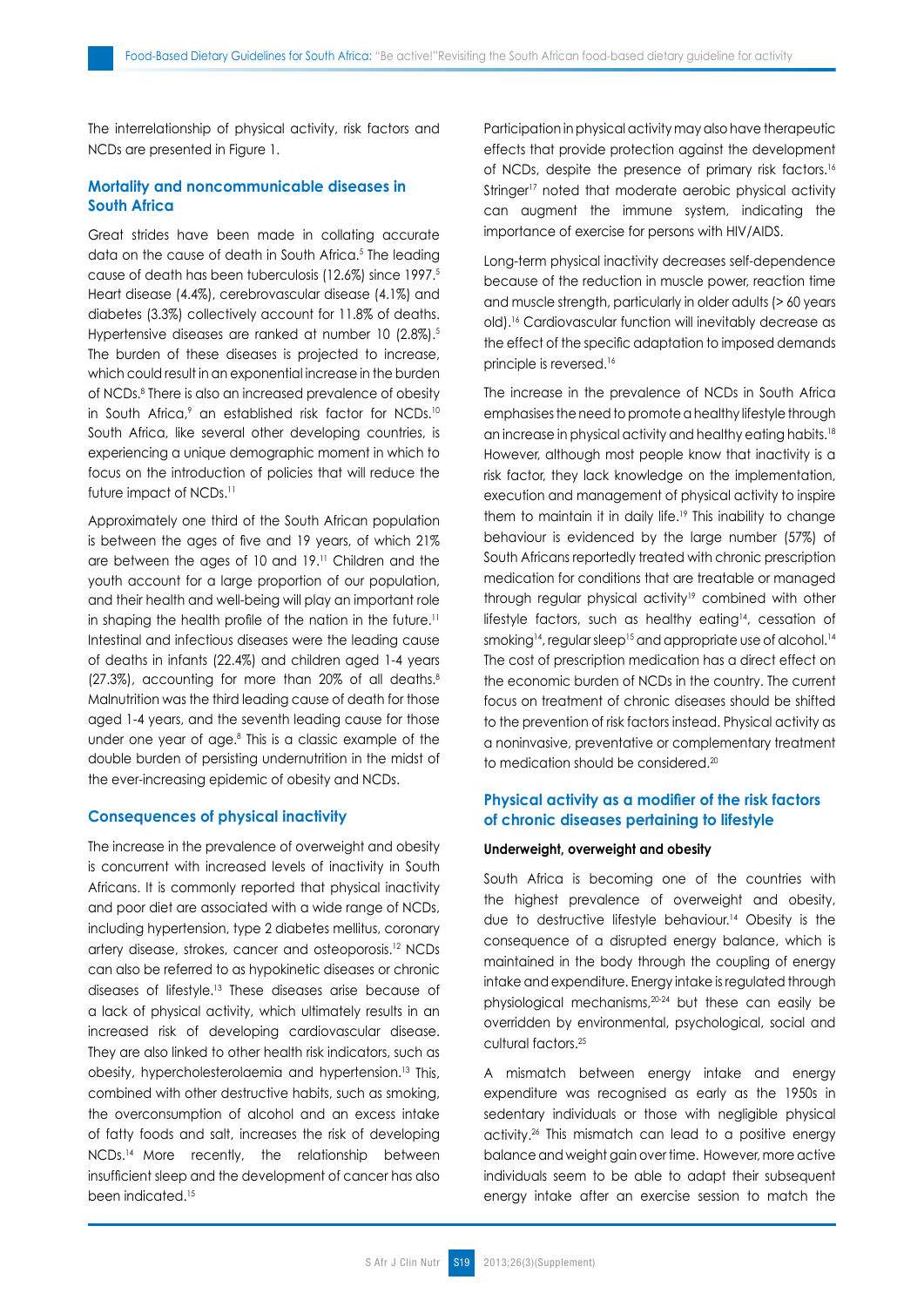exercise energy expenditure almost perfectly.27-29 King et al concluded that exercise appears to sensitise appetite control mechanisms and foster more "sensitive" eating behaviour in moderately active individuals who are normal or overweight, as well as in those who are obese.30-32 Individuals tend to respond differently to the effect of exercise on hunger and satiety, where some people experience increased hunger after training. This may determine whether or not one loses or maintains weight when embarking on an exercise programme. Therefore, exercise programmes and dietary intake should be individualised.30-33

However, exercise can play an important role in attenuating this postprandial effect if performed prior to mealtimes. Petitt and Cureton<sup>34</sup> found that aerobic exercise of moderate intensity (in 30-minute intervals, three times daily, or a 90-minute continuous session) performed up to 12-18 hours prior to a meal can attenuate the postprandial lipaemia response (with a moderate effect of  $d = -0.5$ ) in healthy individuals. The larger the energy expenditure during the exercise, the greater the magnitude of this effect. Therefore, exercise has an important role to play as part of any modification programme that aims to prevent or reduce the risk of NCDs.<sup>34</sup>

Even though exercise has been shown to play an important role in appetite control, following an energy-controlled diet in combination with an exercise programme when weight loss is warranted is essential for long-term weight management.34 However, acute and chronic activity or exercise can create a negative energy balance, which is important to consider in normal-weight individuals, i.e. athletes and manual labourers who are involved in vigorous exercise sessions or manual work. Some of these individuals fail to increase their energy intake when energy expenditure levels increase and find themselves in an energy deficit, often referred to as exercise-induced anorexia.35 This increases the risk for conditions such as malnutrition, impaired growth and maturation (depending on the person's age), compromised reproductive function, decreased bone health and increased susceptibility to sport injuries and illnesses.<sup>36,37</sup> It is recommended that these individuals eat according to a plan, and do not only rely on their appetite as a cue for food intake to ensure sufficient energy and nutrient ingestion.<sup>35-37</sup>

#### **Diet**

The global strategy of the World Health Organization to address the rapid increase of NCDs includes the promotion of both diet and physical activity. This is especially applicable to low- to middle-income countries, such as South Africa.38 Since these two factors both directly influence the energy availability and energy balance in the body, they should always complement each other in order to best obtain the desired outcome (weight loss, weight gain or weight maintenance) in any lifestyle intervention programme.27-28 Various dietary strategies to prevent and treat NCDs and to facilitate weight loss have been investigated and can be reviewed in more detail elsewhere.39 The general FBDG for weight (fat) loss is to create a daily energy deficit of between 2 100-4 200 kJ through diet and/or exercise and physical activity. Women should ingest a minimum of 4 200-5 000 kJ/day and men 5 000-6 400 kJ/day.39 Focusing only on energy restriction as a weight loss strategy can lead to 5-10% of body weight loss, but is associated with weight regain within 4-5 years.<sup>40</sup>

#### **The long-term reduction of NCD risk factors**

The evidence that physical activity addresses NCD risk factors has been strengthened over the last few years.16,19 Currently, it seems as if physical activity can be as effective as medical treatment and, in some instances, can be even more successful than medication.<sup>19</sup>

In metabolic syndrome-related conditions (insulin resistance, type 2 diabetes mellitus, dyslipidaemia, hypertension and obesity), 40% of persons with glucose intolerance will develop impaired glucose tolerance within 5-10 years.<sup>41</sup> Physical activity combined with dietary intervention in the management of these conditions has been shown to contribute to the reduction of insulin resistance.41

Two randomised control trials have indicated that physical activity as a lifestyle modifier decreases the risk of type 2 diabetes by 58% in persons with insulin resistance.41-42 In both these studies, the effect of exercise combined with dietary modifications had the same effect. Therefore, exercise and diet reduced the risk of type 2 diabetes more than the 31% reduction reported when the treatment was metformin.41

Studies that have investigated the optimal dose of exercise in the treatment of insulin sensitivity have indicated that 170 minutes of aerobic exercise per week improved insulin sensitivity, regardless of exercise intensity and volume.<sup>43</sup> Muscle strength conditioning should be included in a prevention intervention, as high-repetition strength conditioning also improves insulin sensitivity.44

Long-term obesity, characterised by hyperglycaemia and abnormal glucose, fat and protein metabolism, is a risk factor for type 2 diabetes.45 Physical activity has been well documented to increase glucose sensitivity and improve the ability of muscle to absorb glucose.<sup>41</sup> This means that daily exercise or physical activity benefit the regulation of insulin sensitivity in people with type 2 diabetes. According to an extensive literature review, glycaemic control was better established in adults with diabetes and dislipidaemia when there was participation in strength and conditioning exercises, together with dietary intervention.17,43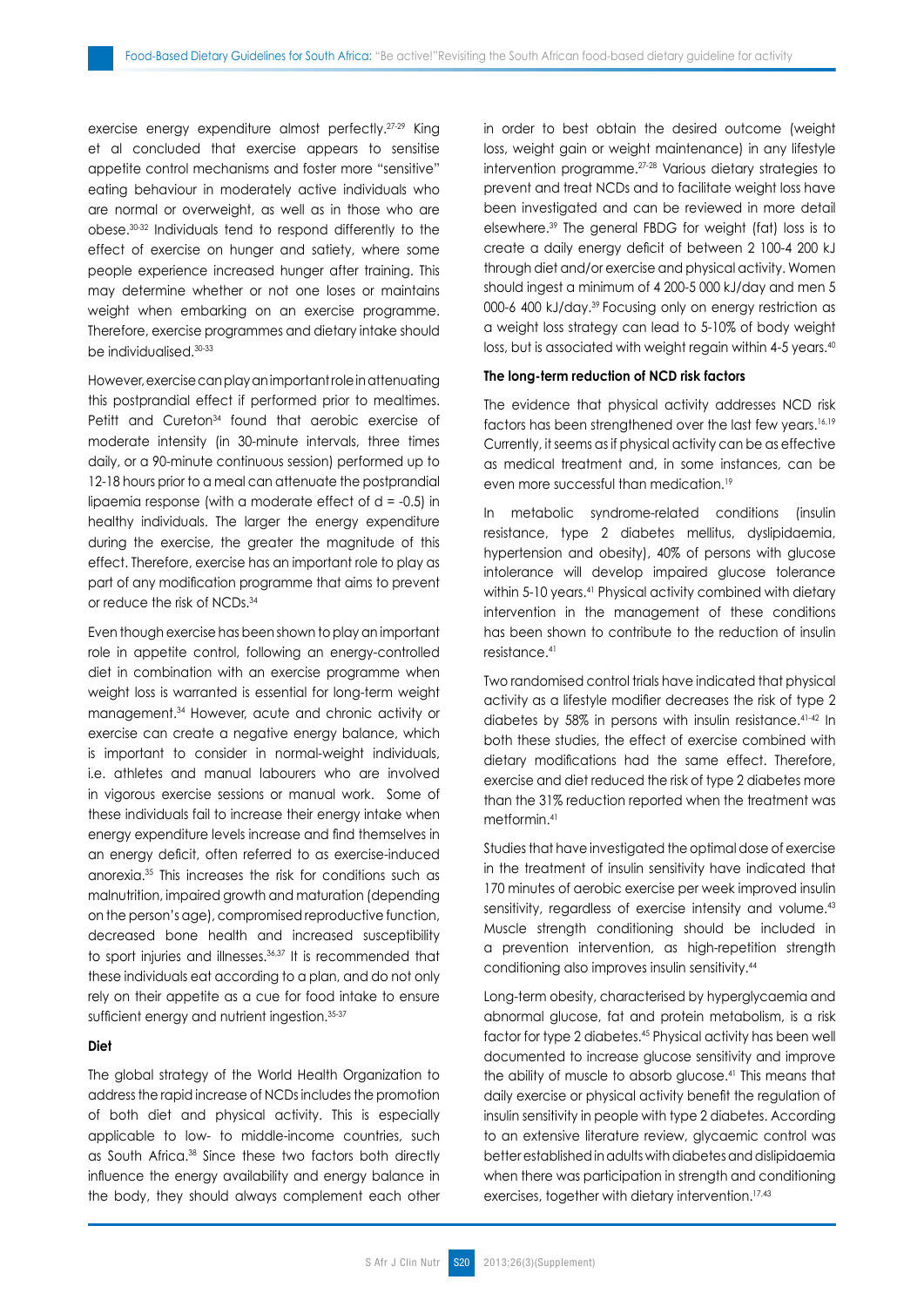In order to maintain body weight, which is defined as  $\leq$  3% change in current body weight, $30$  results from various studies suggest that moderate to vigorous intensity physical activity of 150-250 minutes/week, with energy expenditure of 5 000-8 400 kJ/week, is adequate. This supports the suggestion of 30-45 minutes of physical activity, on most days of the week, at a moderate intensity for weight maintenance.40, 46 In order to achieve weight loss, there is a direct relationship between the time and duration of physical activity and the amount of weight lost.40,46 The American College of Sports Medicine's (ACSM) position on appropriate physical activity intervention strategies for weight loss and the prevention of weight regain in adults47 is moderate physical activity of approximately 420 minutes/week to achieve weight loss of 5 - 7.5 kg. Higher doses of physical activity will result in larger weight loss.46 The dose can be manipulated by increasing the time involved in physical activity or by increasing the intensity thereof. The manipulations between intensity and duration are influenced by the current physical activity level, the participant's risk factors and injury history, contraindications to exercise and preferences for different modalities of physical activity.47

Recently, the role of resistance training in the management of weight has been included in the debate.48 The conceptual model of the potential role of resistance training in energy expenditure indicates that resistance training that results in an increase in muscle mass may accelerate up the resting metabolic rate, with a subsequent total energy expenditure increase, resulting in a decrease in body fat.48

As mentioned, dyslipidaemia, a group of disorders of lipoprotein metabolism, forms part of the metabolic diseases. The increased intake of fat often relates to this condition.43,46,47 Physical training has been indicated, independent of weight loss, to benefit the lipid profile.<sup>48-52</sup> Current evidence indicates that high-density lipoprotein (HDL) cholesterol is increased and low-density lipoprotein (LDL) cholesterol and triglycerides decreased with more than three months of high-volume training.<sup>51</sup> Since lipids relate to NCD development, an improvement in the lipid profile indicates a reduced prevalence of NCDs in the future.48-52 Hypertension is an important risk factor for stroke, acute myocardial infarction, cardiac insufficiency and sudden death.13 A lowering of 20 mmHg in systolic blood pressure and 10 mmHg in diastolic blood pressure in patients with hypertension halves the risk of cardiovascular death.18 Various reviews on randomised controlled trails have been performed over the last 15 years, with overlapping results.18 The general finding from all these studies is that physical activity reduces blood pressure up to 4-10 hours after cessation of exercise.<sup>18,53</sup> However, this effect can last up to 24 hours.53 The mode of physical activity is mainly aerobic activity at an intensity of 40-70% of heart rate reserve for 30-60 minutes, and should be performed on a daily basis.53

Besides the influence of exercise on metabolic diseases, regular individualised exercise programmes, as prescribed by qualified health professionals (biokineticists), also improve the health status and functional fitness of persons with cardiorespiratory diseases.<sup>47</sup>

#### **Exercise and bone health**

Regular exercise has a protective effect on bone, which is noticeable throughout the life cycle and can reduce the risk of frailty and osteoporotic fractures later in life.54-58 Furthermore, the improved mineralisation of bone through physical activity in childhood (from as young as five years of age) can persist into young adulthood, increasing bone mineral density.58,59

#### **HIV**

The high incidence of HIV/AIDS in South Africa necessitates a comment on the impact of physical activity on these individuals. Recent advances in antiretroviral therapy (ART) have decreased HIV-related morbidity and mortality, but the ART-related side-effects, such as metabolic syndrome and age-related co-morbidities (frailty), have increased, and present major challenges to patients and providers.<sup>60,61</sup> A recent meta-analysis performed by O'Brien et al suggests that quality of life, general health, vitality and mental health increased in HIV-positive patients who participated in moderate- to high-intensity aerobic exercise, like brisk walking for one hour three times per week, compared with a control group. $60$  There is also evidence that a combination of moderate endurance (cycling, walking or running) and resistance exercises (working with weights or resistance bands) three times per week, for at least six weeks, improves cardiovascular, metabolic and muscle function in older (45-58 years) populations living with HIV.<sup>60</sup> The results on physical exercise in HIV-infected patients, and on treatment or reduction in the development of side-effects in those on ART, are inconclusive.<sup>60,61</sup>

#### **What are the health risks for inactive children?**

Overweight and obesity in South African children are also on the increase.<sup>62</sup> The obesity rates in children in urban areas (5.5%) were recorded as being higher than the national average (4.8%).<sup>11</sup> Recent research on grade 1 children of a low socio-economic status in North West province reported an incidence of 16% overweight and obesity.63 Similar results were also observed in adolescents (n = 256) from both the low- and middle-income areas of Potchefstroom.<sup>64</sup> The prevalence of overweight was higher in adolescent girls (28%) than in boys (11%).<sup>64</sup> Similarly, 7% of teenage girls and 3% of teenage boys are obese, with a body mass index  $>$  30 kg/m<sup>2,64.</sup> In a recent review, these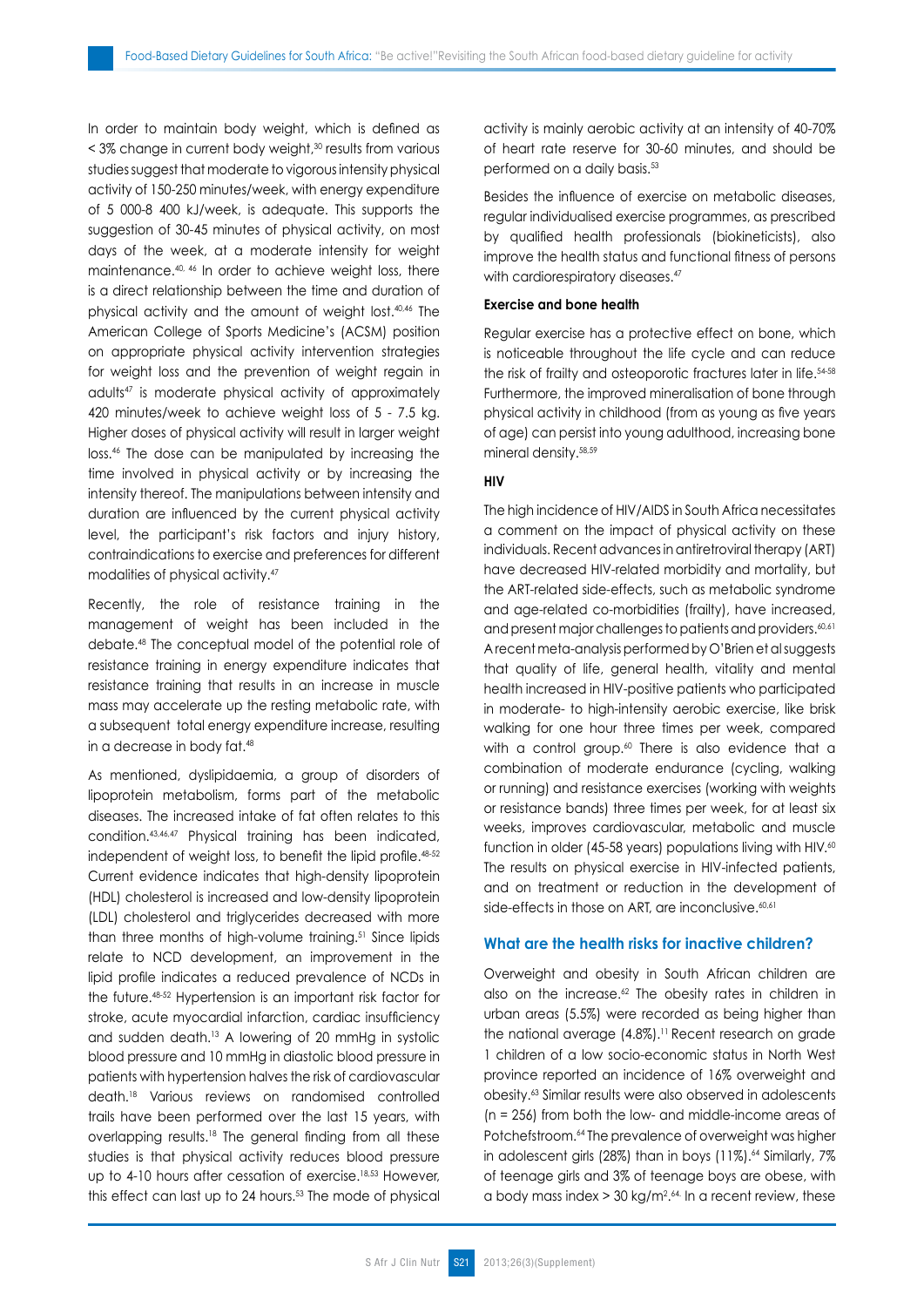findings were confirmed to be the norm throughout South Africa.<sup>62</sup> The authors concluded that prevalence is strongly dependent on age, gender and population group.<sup>62</sup> Therefore, all of these factors need to be considered when devising intervention programmes and policies. It is important to note that in addition to overnutrition, South African adolescents are also faced with the challenge of undernutrition. The most recent Youth Risk Behavior Survey reported that 13% of South African adolescents are malnourished and stunted for height, while 4% are wasted.<sup>11</sup> A national study in South African children<sup>62</sup> clearly demonstrated that both overweight and obese children, as well as a high prevalence of stunted and underweight children exist, and this might be influenced by socio-economic status. Kruger et al concluded from their study that differences in income, have an effect on the growth of children in South Africa.<sup>65</sup> This was also observed in urban areas and might be associated with migration from rural to urban areas, and earning minimal income and poor living conditions.<sup>66</sup>

Obese and overweight children are often less physically active than their leaner counterparts.<sup>63</sup> Childhood is the period in which gross motor development takes place. The presence of overweight, obesity or undernutrition inhibits participation in movement during this important developmental phase.<sup>63</sup> These children are also less likely to participate in sporting activities that develop various skills.<sup>63</sup> A lack of motor skills relates to deterioration in the academic performance of children and adolescents.<sup>64-65</sup>

Physical activity data for children indicate that adolescence is the stage where physical activity patterns change.<sup>67</sup> Adolescent girls tend to become less physically active and also acquire an increased body fat percentage compared to boys.68,69 The onset of puberty in girls and the resulting changes in their physiques are greater than those for boys, and this may affect their lower levels of physical activity and increased body fat percentage.62,64,69 This reduced physical activity level, together with overnutrition, increases the risk of obesity in teenage girls.70 Other studies have also indicated that being excessively fat has a negative impact on performance tasks and thus decreases participation in physical activity by overweight individuals.71 This becomes a cycle that can only be addressed with a conscious effort and strategic intervention.

Fifty per cent South African adolescent males and 35% of adolescent females meet the physical activity recommendation of 150 minutes per week.<sup>11</sup> Furthermore, national data have demonstrated that 41% of the youth in South Africa reported participating in no physical activity, despite two thirds of learners saying that physical education was part of their school timetable.11,70 In this study, the reasons that the youth gave for insufficient physical activity included lack of interest (29%), being ill (18%), safety concerns (10%), no access to equipment (13%) and being unsure of why they were inactive (30%).<sup>66</sup> These results suggest that providing the motivation, education and opportunities for physical activity for adolescents is important. Decreasing the amount of time spent in front of a screen is one of the ways of reducing sedentary behavior in children and adolescents. This is particularly relevant in South Africa, where 29% of children watch more than three hours of television per day.<sup>67</sup> Some of this time should be spent participating in physical activity, and failing to do so will result in an increase in risk factors in this cohort at an earlier age. The consequences are that the clinical horizon of disease may appear at an earlier age, together with the onset of accompanying NCDs.<sup>70,71</sup>

## **Physical activity in South Africa**

Physical activity was measured at population level in South Africa for the first time during the 1998 South African Demographic and Health Survey, which found that 48% of men and  $63\%$  of women were inactive (n = 10 159).<sup>12</sup> Therefore, increasing habitual levels of physical activity in South Africans could play a role in reducing the burden of NCDs, while simultaneously increasing quality of life.

## **Reasons for physical inactivity**

South Africa is experiencing a migration from rural to urban areas, with people searching for better work and living conditions. This has had a dramatic impact on their dietary intake and degree of participation in physical activity.5,10 The effect of urbanisation can be considered to be one of the major reasons for the increase in inactivity. People are now exposed to motorised commuting, more dangerous living conditions and a lack of family support systems.72

High crime rates and parents working long hours may be two of the reasons for sedentary behaviour and, in particular, increased television viewing time by children.72 This has also been implicated higher rates of obesity,<sup>68</sup> as in other developing countries.<sup>67</sup> The previous reduction of physical education in the school curriculum also contributed to increased inactivity. Physical education now forms one of the learning outcomes for life orientation, where other topics are also addressed.<sup>68</sup> Facilities in which children can participate in sport activities are unavailable in schools in low socio-economic areas.<sup>69,70</sup>

Barriers to physical activity in adults include limited access to recreational facilities. Another factor is the lack of personnel to manage these facilities in order to make optimal use thereof. Many communities are widespread and do not have a community centre, as well as not being informed when initiatives are being implemented.<sup>70</sup>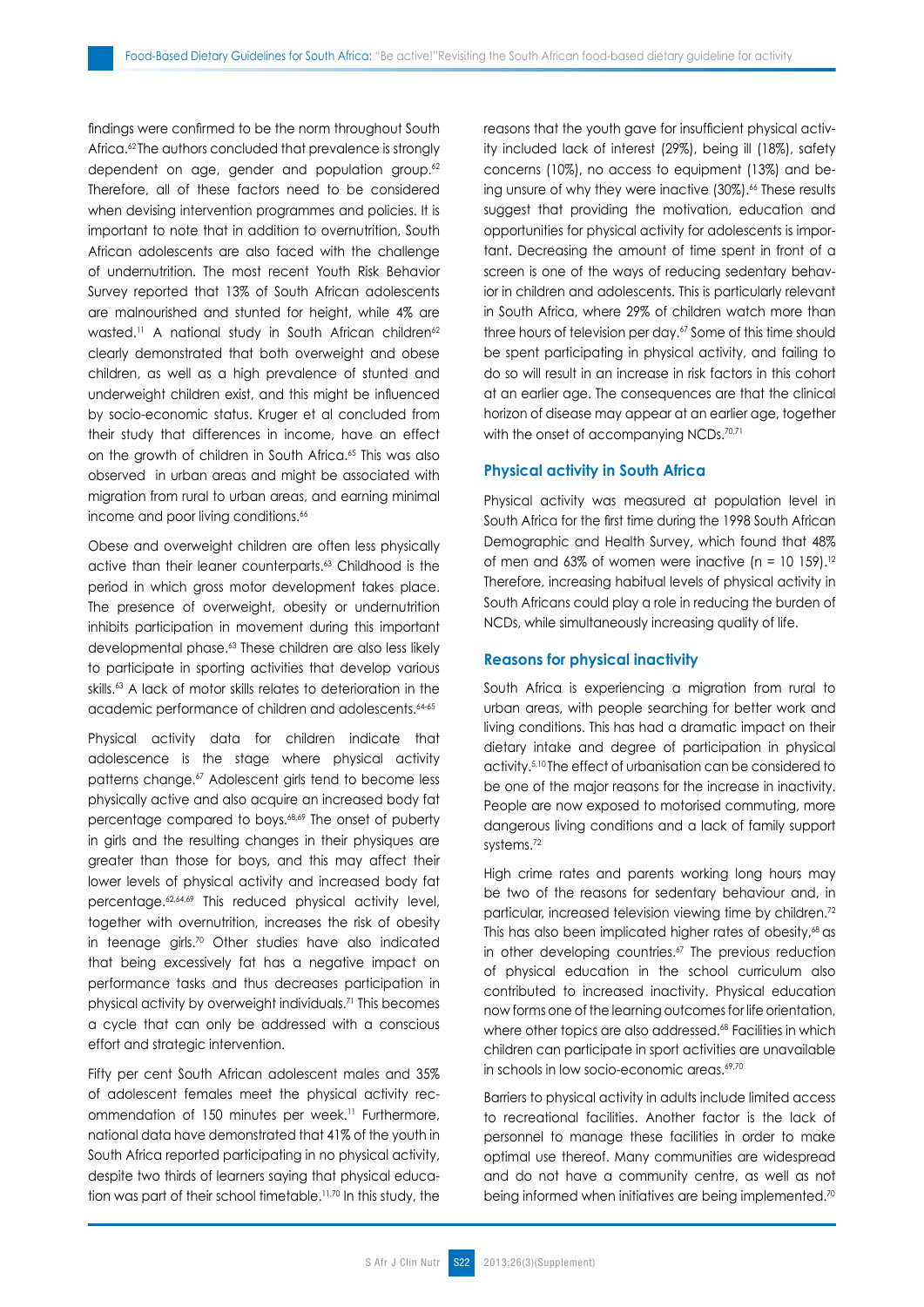In a study conducted by Roshan<sup>73</sup> on free-living adults in the Khayelitsha area, 79% of club members (n = 26) and 80% of non-members (n = 60) perceived one of the barriers to healthy living to be that healthy food is too expensive. Health problems and family commitments were also cited as perceived barriers to improving physical activity.74 A recent presentation at the University of the Western Cape underlined the fact that the situation in Africa is quite unique and that barriers to physical activity exist at all levels of the social environment.74 Therefore, it is important that the evaluation process should be part of initiatives and their implementation, as it will provide a measure of the physical activity in these populations in which these programmes will be implemented.

### **Overcoming barriers**

Based on findings in various publications, 71,72,75 the following points need to be considered if barriers are to be overcome:

- Advocacy and skills training to promote the implementation of physical activity in schools.
- Accredited clinical exercise professionals to implement sustainable physical activity in public health sector settings.
- Sufficient training of community health workers to oversee these programmes.
- Building-standardised regulations and town planning to create an environment that is supportive of physical activity.
- Safe community centres for physical activity and recreation.

#### **Implementation of the FBDG "Be active!"**

#### **What are we doing to change?**

In the context of global and national trends, including the rising prevalence of obesity, inactivity and NCDs, and in response to the WHO's mandate to promote physical activity and health, "Vuka South Africa: Move for Your Health" was initiated.<sup>71</sup> This campaign is multisectoral, and includes the National Departments of Health, Education, and Sports and Recreation, as well as educational institutions and the private sector. Vuka South Africa formed part of the Department of Health's "Healthy Lifestyle Campaign", which has five main pillars, namely promoting physical activity, healthy nutrition and tobacco control, as well as responsible sexual behaviour and combating the abuse of alcohol.<sup>72</sup>

The Charter of Physical Activity, Sport, Play and Well-Being for all Children and Youth in South Africa (Youth Fitness and Wellness Charter) initiative has been underway since October 2004, and received input from over 200 individuals representing national (Departments of Health, Education, and Sport and Recreation), local and provincial government, non-government and non-profit organisations, parents, caregivers, sporting organisations, clubs, schools, the private sector, the media and other key role players. The underlying aim of the charter is to educate schools, caregivers and communities about physical activity, nutrition and wellness; provide a support base to improve and enhance existing school and community-based interventions; and highlight the role of physical activity in social and community development.75

In addition, a school-based physical activity programme, Healthnutz, has been implemented in schools in the Western Cape and Gauteng provinces. Healthnutz is aimed at learners in the foundation phase and was first implemented in 1997.72 Teachers are trained by the Community Health Intervention Programme (CHIP), after which they have a period of co-implementation with the CHIP staff.72 Once the teachers feel confident in leading the twice-weekly exercise sessions, they take ownership of their school's Healthnutz programme. The implementation and success of the Healthnutz programme in the Limpopo province was investigated by Draper et al. The initial programme in this province included 1 500 learners from three primary schools. Qualitative methods were used to collect data from the teachers and programme leaders of the Healthnutz programme ( $n = 45$ ).<sup>72</sup> Teachers reported that the programme was another way of increasing weekly physical education and impacted both teachers and learners positively.72 The quantitative data that were collected from the same group of participants showed fitness parameters, such as the sit-and-reach test for flexibility, sit-ups and the "shuttle run", improved significantly in the intervention schools, but remained unchanged in the control schools.11 This research study also reported that learners enjoyed the nutrition lessons which formed a component of the Healthnutz programme.11 Thus, these examples suggest that school-based interventions are promising and are able to improve the health and fitness of learners. However, similar programmes should be expanded to other areas of the country, including rural areas, to be effective on a national level.

Despite these initiatives, some researchers still felt that control over the increase in NCDs and health-risk factors was not given sufficient priority in low socioeconomic status populations.27 Very few articles have been published on the efficacy of the implementation of these programmes or other initiatives to promote and increase physical activity. However, Roshan<sup>70</sup> described the promotion of a healthy lifestyle through a health club using the FBDG specifically. Members of the club were reportedly more aware of a healthy lifestyle and made healthier choices about diet and exercise. The question arises: Is this enough, and is the mass population being targeted effectively?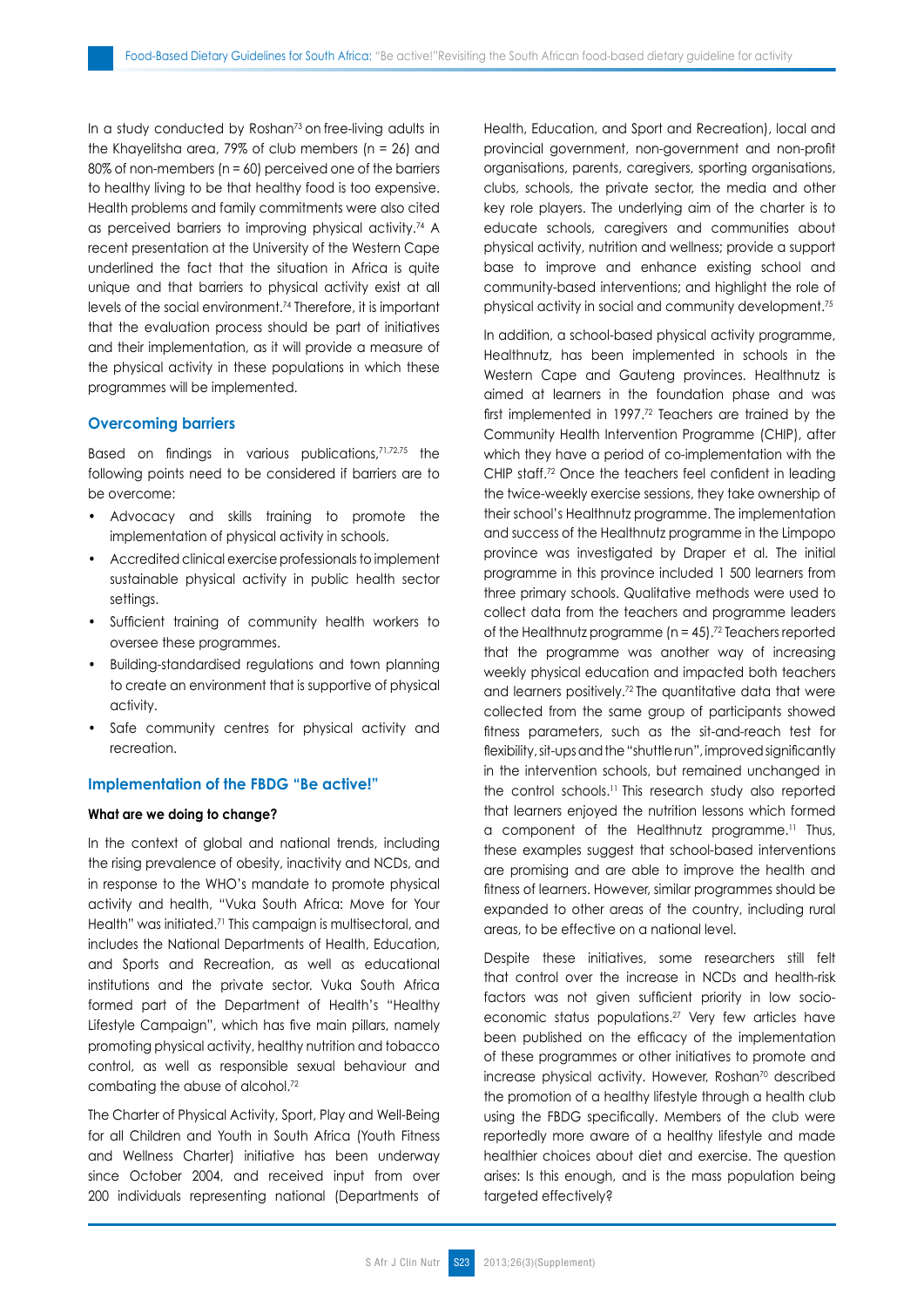#### **Current FBDGs: are they enough?**

As indicated throughout this paper, it is important to ensure that energy intake and expenditure are kept in balance. Besides nutrient intake, regular physical activity plays a major role in the maintenance of healthy body weight by increasing energy expenditure. According to the ACSM, this expenditure should equal 8 400 kJ/week in adults, in order to ensure health advantages.47

National data obtained from the South African Demographic and Health Survey for South Africans in 2003 indicate that inactivity is reported by 49% of persons in the Western Cape area.<sup>13</sup> Women describe the highest levels of inactivity and the prevalence of inactivity increases with age. Similar results were found in the North West province, with more than 50% of respondents reporting inactivity.<sup>12</sup> This was based on the criteria of persons performing at least 150 minutes of activity per week. A limitation of these large surveys is that questionnaires are the main tools used to collect physical activity data and they are, therefore, based on self-reported measures. A study in a smaller sample of women  $(n = 171)$ , in a rural setting that collected physical activity objectively, found that the rural women reached the set criteria of 150 minutes of activity per week.76 Those working in the forestry industry engaged in five times higher levels of activity than their urban counterparts.76

This might, in part, be influenced by the definition of physical activity, and is also based on the required intensity levels. Furthermore, perceptions of what constitutes physical activity might differ. For example, occupationrelated physical activity might be perceived as work and not physical activity. However, what is clear is that despite the barriers, NCDs are on the increase and the current physical activity levels of South Africans are not modifying the risk factors that relate to NCDs. South Africa is a unique country with its own challenges. Therefore, we suggest that the current guideline for South Africans should be increased to those levels suggested for weight loss, for example, at least 40-60 minutes of moderateintensity physical activity on most days of the week, and possibly accumulated in bouts of at least 10 minutes of activity.75 These suggestions concur with the guidelines of the WHO,74 which suggest that adults need 150 minutes of moderate-intensity aerobic activity per week. Moderateintensity aerobic physical activity should be increased to 300 minutes per week, of which at least 75 minutes should be vigorous intense aerobic physical activity to promote weight loss, and that will have additional health benefits. This vigorous intense aerobic physical activity may also be accumulated over the day in bouts of at least 10 minutes.

The additional benefits of regular physical activity include physiological adaptations of the vascular system, an increase in bone mineral density, a reduction in depression and a significant improvement in insulin sensitivity in persons with diabetes.6,40,41 Although regular physical activity plays a major role in the maintenance of body weight and the prevention of obesity, various studies have indicated that as little as 2-3% weight loss has resulted in improvements in NCD risk factors.<sup>15,42</sup> However, the National Heart, Lung and Blood Institute guidelines recommend 10% weight loss for a beneficial effect on cardiovascular disease risk factors.73 These benefits include decreased blood pressure,<sup>53</sup> improved lipid profiles<sup>52,51</sup> and improved glucose tolerance.45

In order to reap the benefits of regular physical activity supplementary to weight management, the same principles of exercise should be applied, namely frequency, intensity and time and type of exercise. The implication is that not only should the frequency of physical activity be addressed, but also the intensity, time and type of activity.75

## **Children**

The ACSM recommends that children aged 5-11 years and youth aged 12 -17 years<sup>73</sup> should engage in at least 60 minutes of moderate- to vigorous-intensity physical activity per day. Similar to adults, this physical activity can be accumulated in bouts of 10 minutes or more at a time. The one hour of activity is in addition to the incidental activity that children accumulate during the day.77 It can be achieved by participation in sports (school based and non-school based), games, part of natural play and active transportation.78 Another means of meeting the guideline's recommendation is to try to include familybased activities that promote physical activity.

This suggestion is supported by Tremblay et al who reported that activities should be diverse and include those that children enjoy, and which promote physical development.78 Activities that strengthen the muscles and bones of children should be performed three times a week.78 It is important to note that strength training in this age group should be limited to body weight exercises, such as push-ups and lunges.

Infants who are younger than one year of age should engage in floor play several times per day, which might include "tummy time" and crawling.79 Similarly, toddlers and preschoolers should accumulate 180 minutes of activity per day.<sup>79</sup> These three hours can be of any intensity and comprise short bouts of activity.<sup>76</sup> Physical activity should form part of toddlers' daily lives and include the games that they play.79 These guidelines are for "apparently healthy" children. The parents of children with illness, injuries or disabilities should consult a physician prior to embarking on a physical activity programme.<sup>76</sup>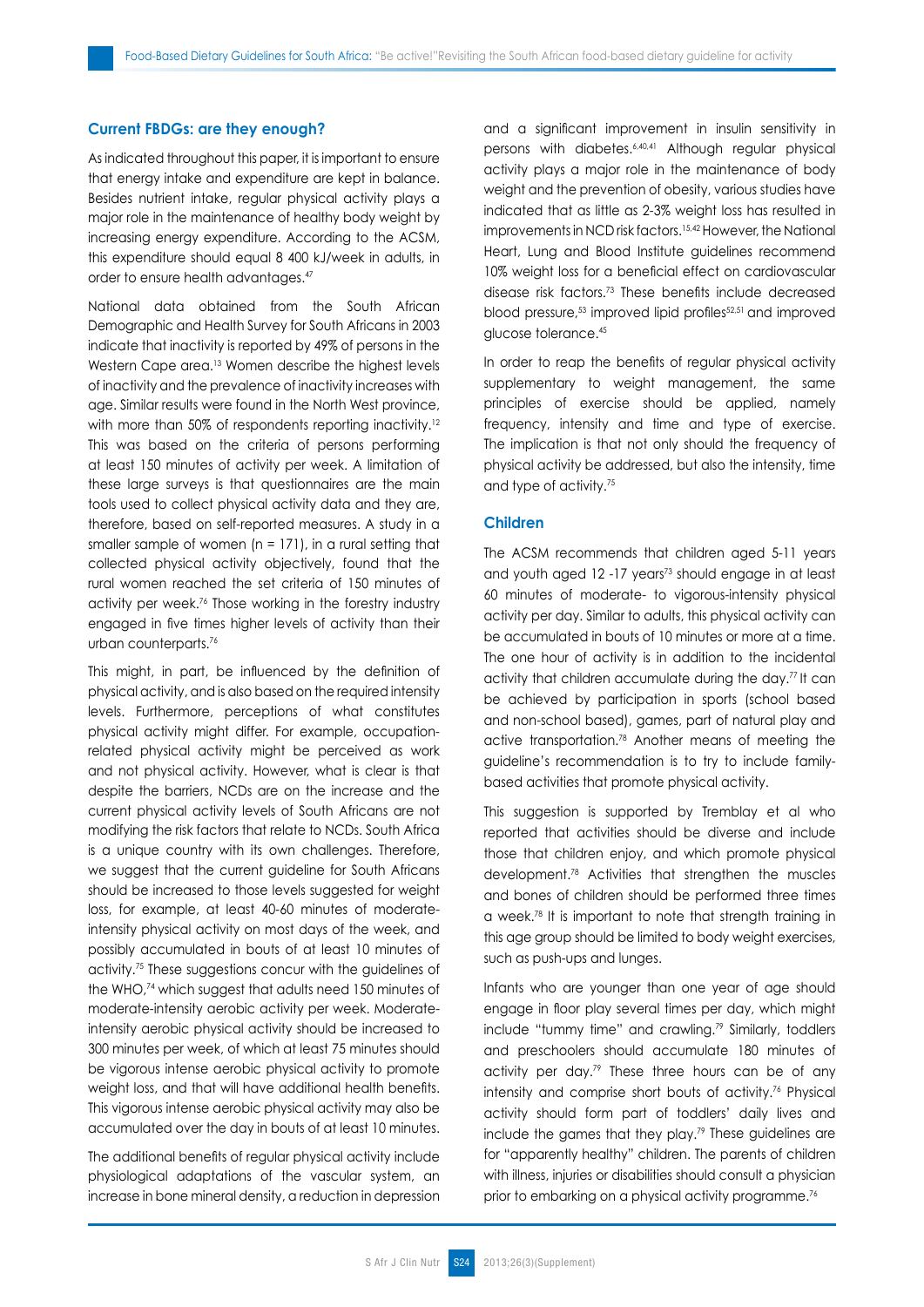Additional guidelines on managing sedentary behaviour in children and the youth include limiting screen time to a maximum of two hours per day.76 Similarly, caregivers should minimise the time that infants, toddlers and preschoolers are inactive.76,77 Time in the pram or car seat should not exceed one hour at a time.<sup>78</sup> Children who are younger than two years of age should not watch any television, while those who are older than that should limit screen time to no more than two hours per day.

There appears to be a dose-related response, whereby the more time spent on physical activity and the less time on sedentary activities, the greater the benefits in terms of the prevention of childhood obesity and the establishment of habits that promote physical activity.73 If children do not meet the current 60 minute/day guideline, they should start with a small amount of activity and gradually increase it until the recommended level is reached.73

## **Conclusion**

From the available evidence, it is clear that being active is an important intervention for the promotion of health and in addressing NCDs in South Africa. Research should start to focus on strategies that increase the knowledge of physical activity in the population, supported with interventions to overcome barriers to activity. The advantages of being physically active, as well as knowledge of how to be active with regard to duration, intensity, frequency and modalities of physical activity, should also be addressed. Various programmes have been implemented to try and promote physical activity, but we think that it is time to educate, rather than propagate. In addition, exercise specialists, such as biokineticists, should be consulted to prescribe physical activity. A national physical activity policy must be developed for all age groups and should be one of the highest priorities when treating and preventing disease. This policy should be implemented in the public health sector using trained professionals.

Research on best practice and evidence for implementing programmes should form an integral part of initiatives and programmes that aim to promote physical activity. South Africa remains a unique setting, with unique requirements. Therefore, methods of measuring physical activity should be sensitised and standardised. Furthermore, the effectiveness of both existing and new programmes should be evaluated, with the aim of disseminating the results to the South African population. Including physical activity as an FBDG is a first step in making people more aware of the importance of being physically active in order to obtain the health benefits. In the near future, it will be necessary to work together with other allied health professionals to increase physical activity levels in South Africans.

#### **References**

- 1. Epping-Jordan JE, Galea G, Tukuitonga C, Beaglehole R. Preventing NCDs: taking stepwise action. Lancet. 2005;366(9497):1667-1671.
- 2. Gibney M, Vorster HH. South African food-based dietary guidelines. S Afr J Clin Nutr. 2001;14(3):S2.
- 3. Vorster HH, Love P, Browne C. Development of food-based dietary guidelines for South Africa: the process. S Afr J Clin Nutr. 2001;14(3):S3-S6.
- 4. Lambert EV, Bohlmann I, Kolbe-Alexander T. Be active: physical activity for health in South Africa. S Afr J Clin Nutr. 2001;14(3):S12-S15.
- 5. Tremblay MS, Warburton DE, Janssen I, et al. New Canadian physical activity guidelines. Appl Physiol Nutr. 2011;36(1):36-46, 47-58.
- 6. Bradshaw D, Nannan N, Groenewald P, et al. Provincial mortality in South Africa, 2000: priority setting for now and a benchmark for the future. S Afr Med J. 2005;95(7):496-503.
- 7. Edwards SD, Ngcobo HSB, Edwards DJ, Palavar K. Exploring the relationship between physical activity, psychological well-being and physical self-perception in different exercise groups. S Afr J Res Sport Phys Educ Recr. 2005;27(1):59-74.
- 8. Ding EL, Hu FB. Commentary: The relative importance of diet vs. physical activity for health. Int J Epidemiol. 2010;39(1):209-211.
- 9. Mortality and causes of death in South Africa, 2008: Findings from death notification. Statistics South Africa [homepage on the Internet]. c2012. Available from: http://www.statssa.gov.za/publications/ P03093/P030932008.pdf
- 10. Kruger HS, Venter CS, Vorster HH. Obesity in African women in the North West Province, South Africa is associated with an increased risk of noncommunicable diseases: the THUSA study. Br J Nutr. 2001;86(6):733-740.
- 11. Draper CE, Nemutandani SM, Grimsrud AT, et al. Qualitative evaluation of a physical activity-based chronic disease prevention program in a low-income, rural South African setting. Rural Remote Health. 2010;10(3):1467.
- 12. Reddy SP JS, Sewpaul R, Koopman F, et al. Umthente Uhlaba Usamila: The South African Youth Risk Behaviour Survey 2008. 2<sup>nd</sup> ed. Cape Town: South African Medical Research Council; 2010.
- 13. South African Demographic and Health Survey; 2003.
- 14. Strydom GL. Biokinetika: 'n Handleiding vir studente in menslike bewegingskunde'. Potchefstroom: Potchefstroom University; 2005.
- 15. Steyn K, Fourie J, Temple N. NCDs of lifestyle in South Africa: 1995-2005 [homepage on the Internet]. c2012. Available from: http://www.mrc. ac.za/chronic/cdl 1995-2005.pdf
- 16. Von Reusten A, Wiekert C, Fietze I, Boeing H. Association of sleep duration with chronic diseases in the European Prospective Investigation into Cancer and Nutrition (EPIC)-Potsdam Study. PLoS One. 2012;7(1):e30972.
- 17. Pedersen BK, Saltin B. Evidence for prescribing exercise as therapy in chronic disease. Scand J Med Sci Sports. 2006;16 Suppl 1:3-63.
- 18. Stinger WA. The role of aerobic exercise for HIV-positive/AIDS patients. Int Sport Med J. 2000;5:1-5.
- 19. Lewington S, Clark R, Qizilbash N, Peto R. Age specific relevance of usual blood pressure to vascular mortality: a meta-analysis of individual data for one million adults in 61 prospective studies. Lancet*.*  2002;360(9349):1903-1913.
- 20. Moss SJ, Lubbe MS. The potential market demand for biokinetics in the private health care sector of South Africa. S Afr J Sports Med. 2011;23:14-19.
- 21. Neary NM, Goldstone AP, Bloom SR. Appetite regulation: from the gut to the hypothalamus. Clin Endocrinol (Oxf). 2004;60(2):153-160.
- 22. Cummings DE, Purnell JQ, Frayo RS, et al. A preprandial rise in plasma ghrelin levels suggests a role in meal initiation in humans. Diabetes. 2001;50(8):1714-1719.
- 23. Wilding JPH. Neuropeptides and appetite control. Diabet Med. 2002;19(8):619-627.
- 24. Trayhurn P, Bing C. Appetite and energy balance signals from adipocytes. Philos Trans R Soc Lond B Biol Sci. 2006;361(1471):1237-1249.
- 25. Schwartz MW, Baskin DG, Kaiyala KJ, Woods, SC. Model for the regulation of energy balance and adiposity by the central nervous system. Am J Clin Nutr. 1999,69(4):584-596.
- 26. De Castro JM. How can eating behavior be regulated in the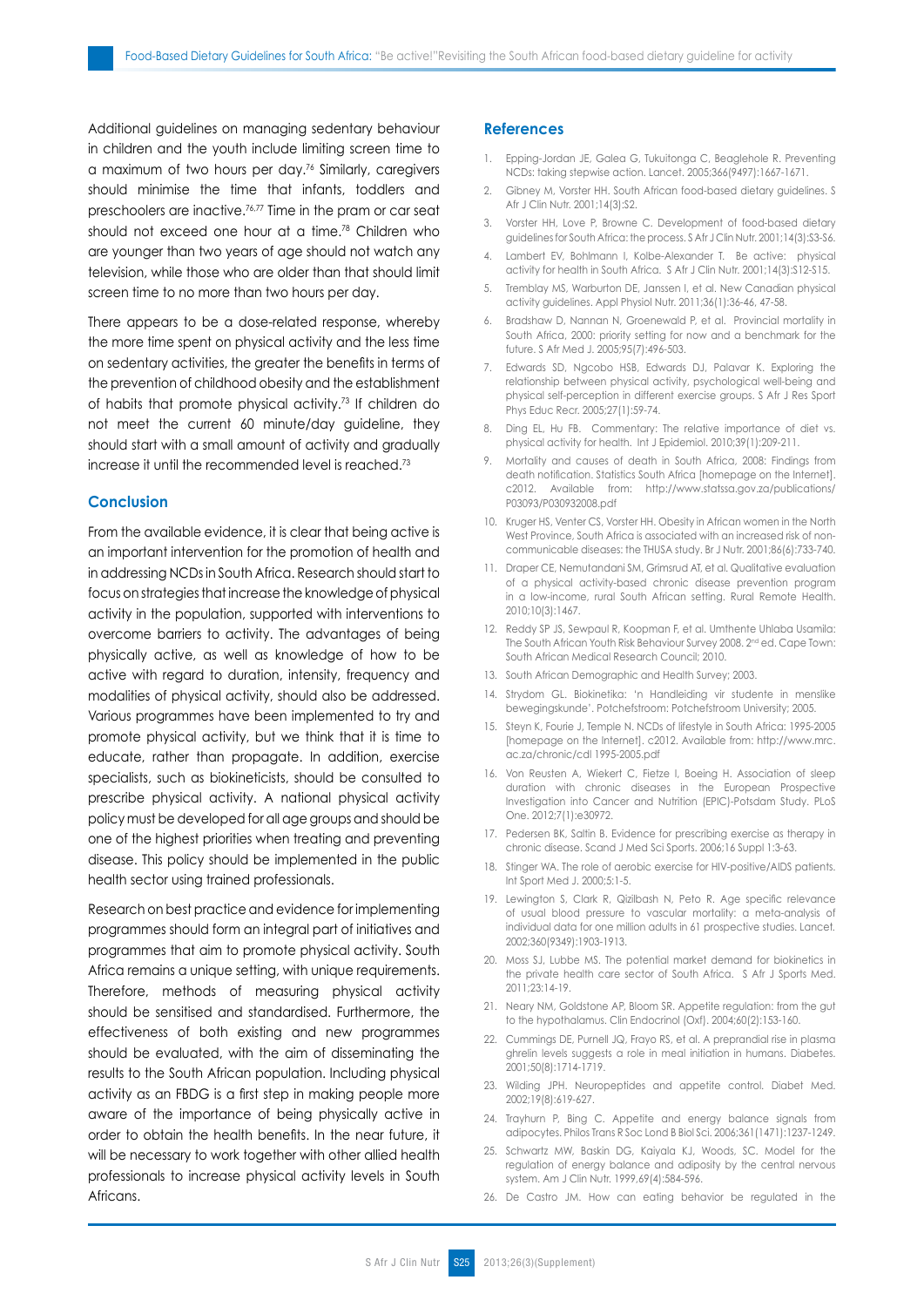complex environments of free-living humans? Neurosci Biobehav Rev. 1996;20(1):119-131.

- 27. Mayer J, Roy P, Mitra KP. Relation between caloric intake, body weight, and physical work: studies in an industrial male population in West Bengal. Am J Clin Nutr. 1956;4(2):169-174.
- 28. Long SJ, Hart K, Morgan LM. The ability of habitual exercise to influence appetite and food intake in response to high- and low-energy preloads in man. Br J Nutr. 2002;87(5):517-523.
- 29. Martins C, Truby H, Morgan LM. Short-term appetite control in response to a 6-week exercise programme in sedentary volunteers. Br J Nutr. 2007;98(4):834-842.
- 30. King NA, Appleton K, Rogers PJ, Blundell JE. Effects of sweetness and energy in drinks on food intake following exercise. Physiol Behav. 1999;66(2):375-379.
- 31. King NA, Hopkins M, Caudwell P, et al. Individual variability following 12 weeks of supervised exercise: identification and characterization of compensation for exercise-induced weight loss. Int J Obes (London) 2008;32(1):177-184.
- 32. King NA, Caudwell PP, Hopkins M, et al. Dual-process action of exercise on appetite control: increase in orexigenic drive but improvement in meal-induced satiety. Am J Clin Nutr. 2009;90(4):921-927.
- 33. King NA, Miyashita M, Wasse LK, Stensel DJ. Influence of prolonged treadmill running on appetite, energy intake and circulating concentrations of acylated ghrelin. Appetite. 2010;54(3):492-498.
- 34. Petitt DS, Cureton KJ. Effects of prior exercise on postprandial lipemia: a quantitative review. Metabolism. 2003;52(4):418-424.
- 35. Gill JMR, Hardman AE. Exercise and postprandial lipid metabolism: an update on potential mechanisms and interactions with highcarbohydrate diets (review). J Nutr Biochem. 2003;14(3):122-132.
- 36. Russel R, Willis KS, Ravussin E, Larson-Meyer ED. Effects of endurance running and dietary fat on circulating ghrelin and peptide YY. J Sports Sci Med. 2009;8(4):574-583.
- 37. Bertelloni S, Ruggeri S, Baroncelli GI. Effects of sports training in adolescence on growth, puberty and bone health. Gyn Endocrin. 2006;22(11):605-612.
- 38. Loucks AB, Kiens B, Wright HH. Energy availability in athletes. J Sports Sci. 2011;29 Suppl 1:S7-S1.
- 39. World Health Organization. Action plan for the global strategy for the prevention and control of noncommunicable diseases. Geneva: WHO; 2008 [homepage on the Internet]. c2013. Available from: http:// whqlibdoc.who.int/publications/2009/9789241597418\_eng.pdf
- 40. Freedman MR, King J, Kennedy E. Popular diets: a scientific review. Obesity Res. 2001;9 Suppl 1:1S-40S.
- 41. Mann T, Nomiyama AJ, Westling E, et al. Medicare's search for effective obesity treatments: diets are not the answer. Am Psychol. 2007;62(3):220-223.
- 42. Tuomilehto J, Lindstrom J, Eriksson JG, et al. Prevention of type 2 diabetes mellitus by changes in lifestyle among subjects with impaired glucose tolerance. N Eng J Med*.* 2001;344(18):1343-1350.
- 43. Knowler WC, Barret-Connor E, Fowler SE, et al. Reduction in the incidence of type 2 diabetes with lifestyle intervention or metformin. N Engl J Med*.* 2002;346(6):393-403.
- 44. Houmard JA, Tanner CJ, Slentz CA, et al. Effect of the volume and intensity of exercise training on insulin sensitivity. J Appl Physiol*.*  2004;96(1):101-106.
- 45. Holton MK, Zacho M, Gaster M, et al. Strength training increases insulin-mediated glucose uptake, GLUT4 content, and insulin signaling in skeletal muscle in patients with type 2 diabetes. Diabetes. 2004;53(2):294-305.
- 46. Beck-Nielsen H, Henriksen JE, Hermansen K, et al. Type 2 diabetes and the metabolic syndrome-diagnosis and treatment*.* Copenhagen Lægeforeningens forlag. 2000;6:1-36.
- 47. Donnely JE, Blair SN, Jakicic JM, et al. American College of Sports Medicine position stand. Appropriate physical activity intervention strategies for weight loss and prevention of weight regain for adults. Med Sci Sports Exerc. 2009;41(2):459-471.
- 48. Garber CE, Blissmer B, Deschenes MR, et al. American College of Sports Medicine position stand. Quantity and quality of exercise for developing and maintaining cardiorespiratory, musculoskeletal, and neuromotor fitness in apparently healthy adults: guidance for

prescribing exercise*.* Med Sci Sports Exerc. 2011;43(7):1334-1359.

- 49. Stefanick ML, Mackey S, Sheehan M, et al. Effects of diet and exercise in men and post-menopausal women with low levels of LDL cholesterol. N Engl J Med*.* 1998;339(1):12-20.
- 50. Leon AS. Exercise in the prevention and management of diabetes mellitus and blood lipid disorders. In: Shephard RJ, Miller HSJ, editors. Exercise and the heart in health and disease. New York: Marcel Dekker, 1999; p. 355-420.
- 51. Leon AS, Sanchez OA. Response of blood lipids to exercise training alone or combined with dietary intervention. Med Sci Sports Exerc*.*  2001;33:(6 Suppl):S502-S515.
- 52. Pronk NP. Short term effects of exercise on plasma lipids and lipoprotein in humans. Sports Med. 2003;16(6):431-448.
- 53. Kraus WE, Houmard JA, Duscha BD, et al. Effects of the amount and intensity of exercise on plasma lipoproteins. N Engl J Med*.*  2002;347(19):1483-1492.
- 54. Park S, Jastremski CA, Wallace JP. Time of day for exercise on blood pressure reduction in dipping and non-dipping hypertension. J Hum Hypertens*.* 2005;19(8):597-605.
- 55. McVeigh JA, Norris SA, Cameron N, Pettifor JM. Associations between physical activity and bone mass in black and white South African children at age 9 yr. J Appl Physiol. 2004;97(3):1006-1012.
- 56. Bailey CA, Brooke-Wavell K. Exercise for optimising peak bone mass in women. Proc Nutr Soc. 2008;67(1):9-18.
- 57. Sims ST, Larson JC, Lamonte MJ, et al. Physical activity and body mass: changes in younger versus older postmenopausal women. Med Sci Sports Exerc. 2012;44(1):89-97.
- 58. Gunter KB, Almstedt HC, Janz KF. Physical activity in childhood may be the key to optimizing lifespan skeletal health. Exerc Sport Sci Rev. 2012;40(1):13-21.
- 59. Janz KF, Letuchy EM, Eichenberger Gilmore JM. Early physical activity provides sustained bone health benefits later in childhood. Med Sci Sports Exerc. 2010;42(6):1072-1078.
- 60. O'Brien K, Nixon S, Tynan AM, Glazier R. Aerobic exercise interventions for adults living with HIV/AIDS. [Cochrane review]. In: The Cochrane Library, Issue 8, 2010. Oxford: Update Software.
- 61. Ogalha C, Luz E, Sampaio E, Souza R, et al. A randomized, clinical trial to evaluate the impact of regular physical activity on the quality of life, body morphology and metabolic parameters of patients with AIDS in Salvador, Brazil. J Acquir Immune Defic Syndr. 2011;57 Suppl 3:S179-185.
- 62. Rossouw HA, Grant CC, Viljoen M. Overweight and obesity in children and adolescents: the South African problem. S Afr J Sci. 2012;108:203-207.
- Kemp C, Pienaar AE, Schutte A. The prevalence of hypertension and the relationship with body composition in Grade 1 learners in the North West Province of South Africa. S Afr J Sports Med. 2011;23(4):117-122.
- 64. Monyeki MA, Neetens R, Moss SJ, Twisk JWR. The relationship between body composition and physical fitness in 14 year old adolescents residing within the Tlokwe local municipality, South Africa: the PAHL study. BMC Public Health. 2012;12:374 [homepage on the Internet]. c2013. Available from: http://www.biomedcentral. com/1471-2458/12/374
- 65. Kruger HS, Steyn NP, Swart EC, et al. Overweight among children decreased, but obesity prevalence remained high among women in South Africa, 1999-2005. Public Health Nutr. 2012;15(4):594-599.
- 66. Bourne, LT, Lambert EV, Steyn K. Where does the black population of South Africa stand on the nutrition transition? Public Health Nutr. 2002:5(1A):157-162.
- 67. Labadarios D, Steyn N, Maunder E, et al. The National Food Consumption Survey (NFCS) children aged 1-9 years, South Africa, 1999. S Afr J Clin Nutr. 2001;14:62-75.
- 68. Ginsburg KR. The importance of play in promoting healthy child development and maintaining strong parent-child bonds. Pediatrics. 2007;119(1):182-191.
- 69. Morales J, Conzalez L-M, Guerra M, et al. Physical activity, perceptualmotor performance, and academic learning in 9-16 year old school children. Int J Sport Psychol. 2011;42:401-415.
- 70. Tompkins CL, Hopkins J, Goddard L, Brock DW. The effect of an unstructured, moderate to vigorous, before-school physical activity program in elementary school children on academics, behavior,